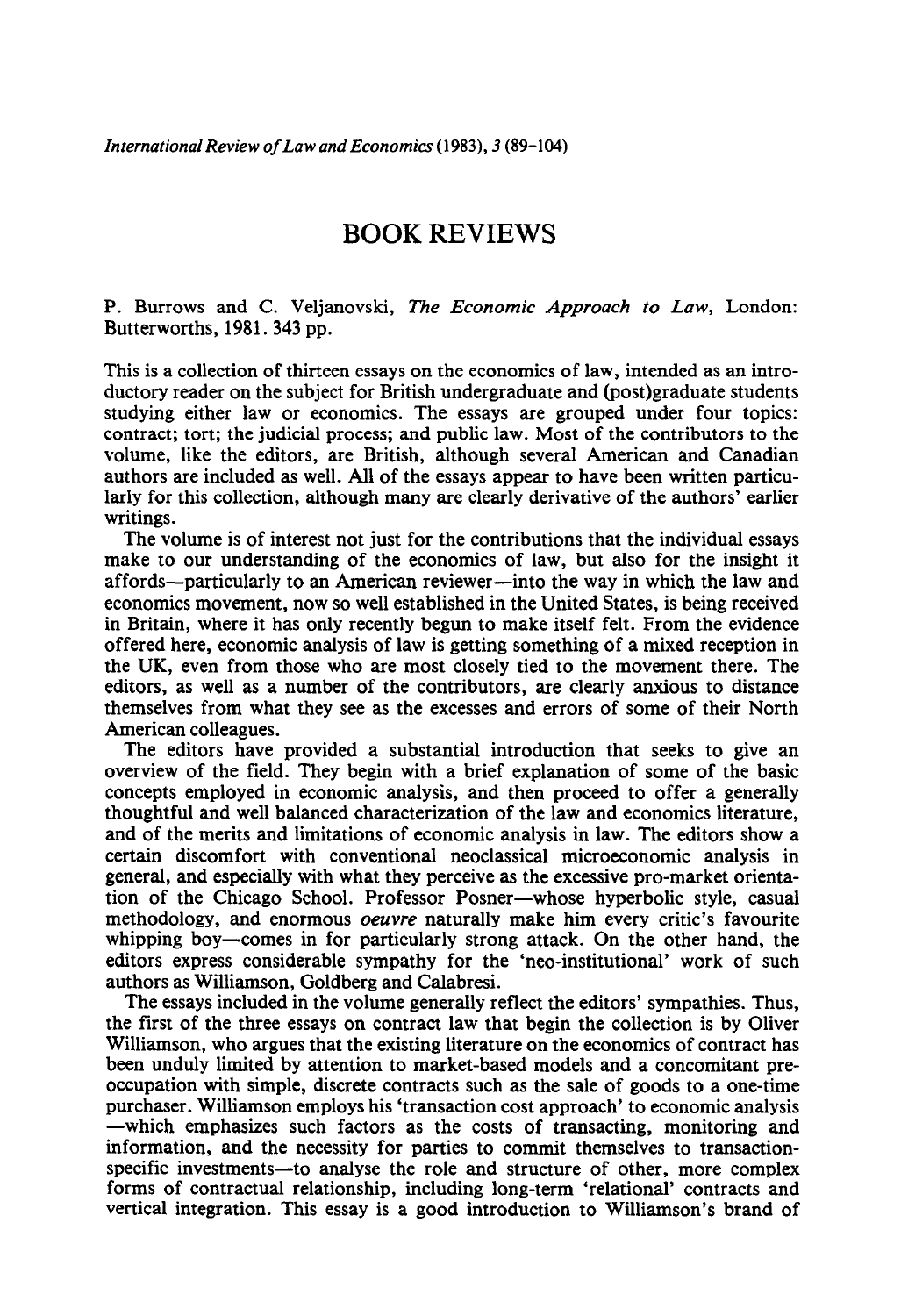institutional economics, which has achieved deserved popularity among lawyers as well as economists for its common-sensical concepts, flexibility, and capacity to throw light on the structure of complex institutions.

The second essay, by Ian Macneil, is in part devoted to demonstrating that contractual relationships are often more complex than simple, discrete exchanges a point that Macneil has made well in his earlier work, which helped provide impetus to the work of Williamson and others. The rest of Macneil's contribution is largely an attack upon the use of neoclassical microeconomic models in seeking to understand contractual behavior. Macneil's notion of neoclassical analysis is, however, a rather vague caricature. He offers no references to examples of the type of neoclassical analysis of contracts of which he disapproves. On the other hand, he does make some approving references to the work of Williamson and Goldberg, whose work is in fact largely an extension of, rather than a substitute for, the neoclassical tradition.

The final piece on contract theory is an analysis of standard form contracts by Trebilcock and Dewees. This is the type of exercise from which Williamson is seeking to distinguish himself, and about which Macneil is presumably complaining -namely, an analysis of relatively simple transactions using mainstream neoclassical models with their emphasis on the market as a policing mechanism. It is therefore odd that the editors did not place these three pieces on contracts in the reverse order, so that students could first encounter an example of mainstream analysis, then read Macneil's complaint, and then see Williamson's effort to extend the conceptual boundaries.

Trebilcock and Dewees first make the point, at some length, that the courts and commentators are generally misguided in their tendency to see standard form contracts as undesirable manifestations of monopoly power. They point out that there are strong transaction cost economizing reasons for using standard form contracts even in highly competitive markets, and that therefore the existence of standard forms is itself no indication of market power. (One could only wish that the authors had more clearly made the further point that a monopolist in fact generally has no more incentive than a competitor to impose inefficient non-price contractual terms upon his customers even if he has the power to do so, so long as consumers are homogeneous in their tastes and well-informed; rather, the incentive he faces is to employ efficient terms and then simply charge the profit-maximizing price for them.) The authors then proceed to argue that the real source of inefficient contract terms lies in imperfect information on the part of consumers, and they survey a series of models that have appeared in the economics literature illustrating that such factors as consumer search costs and strategies, the relative numbers of informed and uninformed consumers, and the ability of sellers to discriminate among consumers are all important in determining whether the contract terms that appear in the market should be expected to be efficient or inefficient. This survey covers too much ground too quickly to provide a good intuitive understanding of the issues to those who are not already familiar with the literature, and the policy conclusions that the authors derive from these complex and rather *ad hoc* models are vague. The essay does, nevertheless, offer a balanced overview of the current state of economic wisdom on the issues involved.

Veljanovski's contribution, which begins the section on tort, seeks to refute Posner's assertion that the common law's choice of negligence over strict liability as the prevailing tort doctrine is based on considerations of efficiency. Veljanovski points out that, at least if we ignore such factors as the administrative costs of the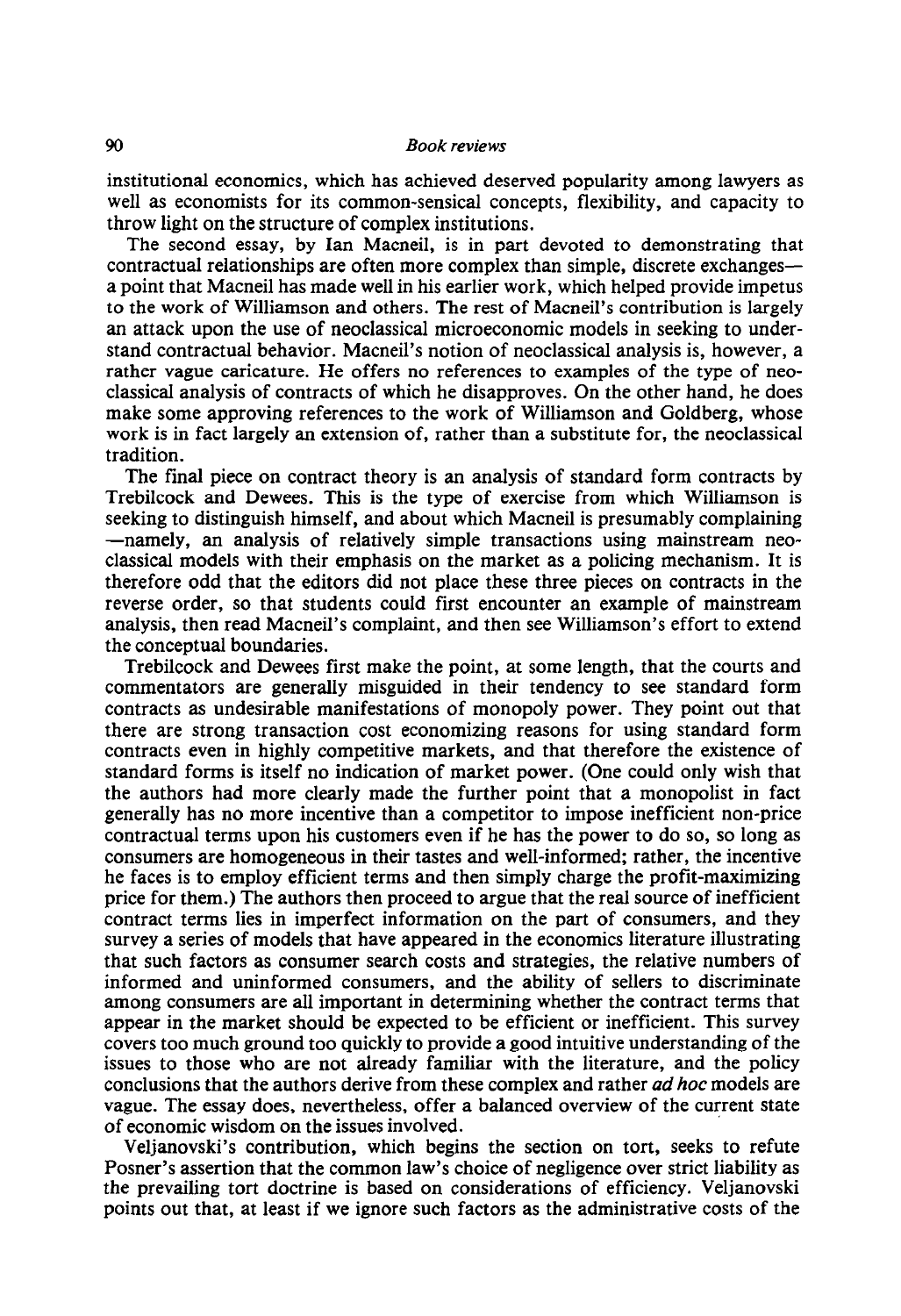## *Book reviews* 91

legal system, a rule of strict liability with a defence of contributory negligence is in theory just as efficient as a negligence rule. Consequently, he notes, if we are to choose between these two rules we must do so on grounds of distribution, not efficiency-a point that Calabresi made some time ago. From this exercise, Veljanovski then seems to draw the stronger conclusion that the prevalence of negligence over strict liability in the real world legal system is based largely on distributional concerns, and in particular a distributional preference for injurers over victims. But once we drop the very strong assumption that the legal system is costless, it is no longer at all obvious that negligence does not, at least for broad classes of cases, have an efficiency advantage over strict liability-a possibility that Veljanovski does not consider, in spite of the enthusiasm for the transaction cost approach that he and his co-editor express in the introduction.

The second essay on torts, by Burrows, purports to be a critical analysis of the evolving American literature on pollution control. To a large extent, however, Burrows seems to be setting up and knocking down straw men. Burrows suggests, rather misleadingly, that the contributions of American lawyers to the law-andeconomics literature on pollution control focus almost exclusively on, and advocate, judicial rather than legislative and administrative solutions. (See, for a conspicuous example to the contrary, the influential work of Bruce Ackerman in this area.) In any event, his essay is devoted almost entirely to criticism of one article, namely Calabresi and Melamed's classic piece on property rules and liability rules, which by no means purports to be a comprehensive study of pollution control, but rather is an effort to provide some conceptual unity to various aspects of legal doctrine in the areas of property, tort, and crime. Burrows very oddly accuses Calabresi and Melamed of ignoring distributional concerns, and then proceeds to argue that their analytic framework is unhelpful in choosing among alternative legal rules-a claim that Burrows' own exposition seems to belie. Perhaps Burrows, being an economist rather than a lawyer, does not appreciate the conceptual muddle that legal doctrine, and particularly nuisance doctrine, was in prior to the appearance of Calabresi and Melamed's article.

The last piece on torts, by Bishop, seeks to show that the common law has been efficient in confining liability for negligent statements much more narrowly than for negligent acts. Bishop points out that, because the benefits of information are generally not fully appropriable by those who produce it, information will commonly be underproduced. Relief from tort liability is, he argues, an implicit subsidy that helps to compensate for this effect. This is the type of rationalization of the common law in terms of efficiency that the Chicago School is famous for, and to which the editors seem to take exception. Nevertheless, this essay shares with the best of the Chicago School work the considerable merit that it offers a coherent functional analysis of an area of legal doctrine in which the courts and commentators have heretofore made little sense.

The section on the judicial process begins with a brief piece by Bowles that offers a collection of heterogeneous observations on the economics of procedure. Detailed analysis is confined to a discussion of the 'payment-in' rule of cost sharing in litigation, and there the analysis is somewhat incomplete; recent articles by Shavell and Priest that appear elsewhere consider this subject more carefully.

An essay by Ogus offers an efficiency analysis of the function and evolution of 'quantitative rules'—that is, arbitrary rules of thumb—in judicial decision-making. He argues, and offers some case studies to confirm, that such rules tend to evolve to the point where they provide the 'optimal' balance between, on the one hand, the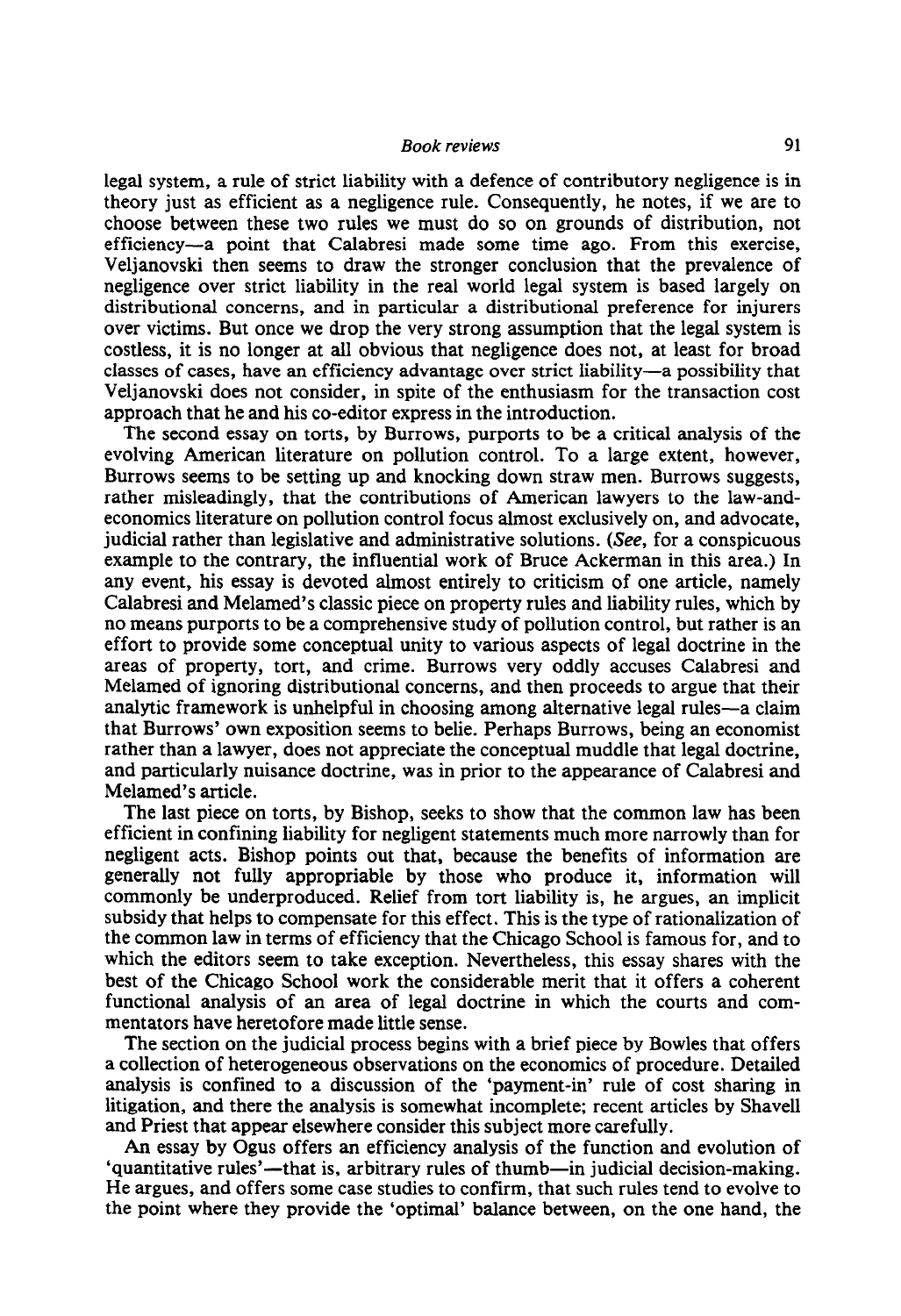savings in decision-making costs that they offer and, on the other hand, the costs that result from the imperfect 'fit' of such arbitrary rules to the facts of particular cases. Ogus's survey of the economic functions of quantitative rules is perceptive. He is ambiguous, however, as to whether by 'optimal' he means socially optimal i.e., efficient-or simply optimal in the eyes of the judges administering the rules. In any event, no mechanism is described which would tend to lead rules to be optimal in the first of these senses—which is the important one.

Adelstein's contribution is essentially a cost-benefit analysis of plea bargaining. He asserts that, in deciding to what extent, if at all, plea bargaining is socially efficient, we must weight the savings in prosecutorial resources that it permits against the 'moral costs' that society experiences from the procedure. His analysis, both legal and economic, is often thoughtful. But, with a category as broad and vague as moral costs to throw in the balance, one can of course prove that almost any rule is, or is not, efficient. And Adelstein is very sketchy about what he means by moral costs. At only one point does he seem to offer some specific content for the notion. He points out that, if plea bargaining is permitted, and if defendants are generally risk averse, a larger number of innocent defendants will be convicted than would be the case if the practice were not allowed. Moreover, as the sentence offered in return for a guilty plea drops below the expected value of the sentence to be received from going to trial, the number of innocent defendants found guilty will increase. Adelstein seems to find such a result unpleasant, and presumably the unpleasantness he and others feel at this prospect is to be considered a moral cost of plea bargaining. In any event, he suggests that we should consider guilty pleas to be 'coerced' whenever they are made in response to the offer of a sentence that is less than the expected value of the sentence from going to trial, and on this basis he seems prepared (though, here as elsewhere, he is rather equivocal) to have the courts outlaw the offering of such a bargain. Thus, in the name of protecting the innocent, he wishes to deny them the opportunity to make bargains that they would themselves prefer. Why it is that his preferences concerning such transactions are to be given greater weight than those of the defendants involved, he does not explain. And so, ultimately, he begs the important question.

Adelstein, like Ogus, asserts vaguely but repeatedly that the law in the area he is considering tends to evolve toward an efficient set of rules. Like Ogus, however, he fails to describe the invisible hand whose existence ensures this result. As a consequence, he can only support his claim by showing that, in general, the law in fact is efficient, which leads him, as it does Ogus, into the kind of Posnerian post hoc rationalization of the efficiency of existing rules toward which the editors, in their introduction, express strong objection. Interestingly, Adelstein argues that the British legal system (in contrast to that in the US) has not quite yet achieved efficiency in the area of plea bargaining. Since criminal law in England has been evolving for roughly a millennium, this suggests that the evolutionary process Adelstein perceives is a rather leisurely one.

The section on the judicial process concludes with a piece by Bowles and Whelan on the courts' choice of currency when determining damages in cases of an international character. In contrast to Ogus and Adelstein, these authors suggest that, if there has been any tendency at all for the courts to evolve an efficient set of rules in this area, the process has indeed been excessively slow, and consequently the judges could benefit from some thoughtful expert advice on the underlying economicswhich the authors helpfully provide.

The final section of the book, on public law, begins with two empirical studies.